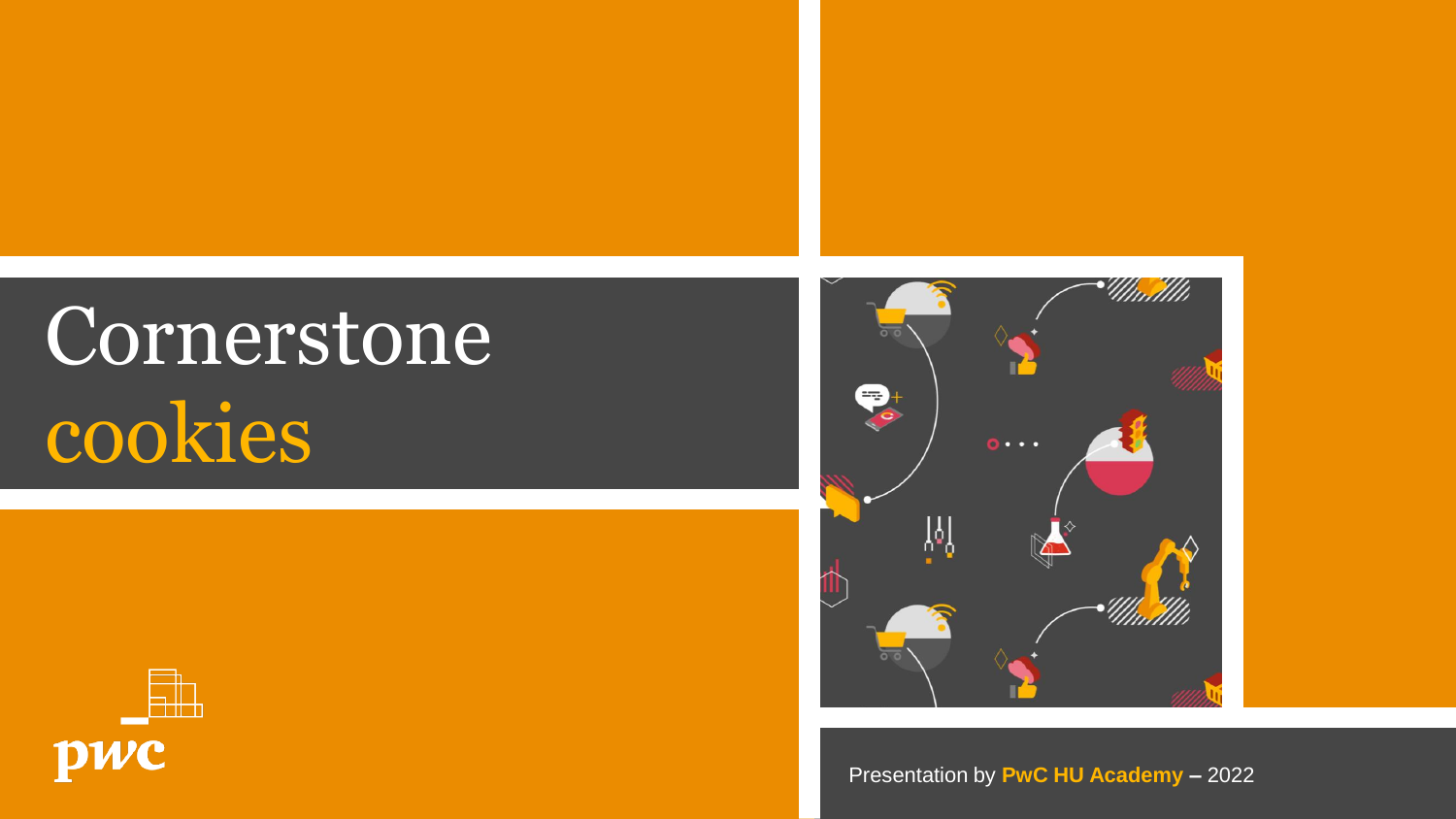| <b>Name</b>              | <b>Purpose</b> | <b>Product</b> | <b>Description</b>                                                                                                                                                                                                                                                                                                                         | <b>Source</b>                             |
|--------------------------|----------------|----------------|--------------------------------------------------------------------------------------------------------------------------------------------------------------------------------------------------------------------------------------------------------------------------------------------------------------------------------------------|-------------------------------------------|
| accss                    | Session        | Cornerstone    | This cookie is used for automated course launch functionality in the Curriculum Player.<br>The cookie keeps track of the Curriculum ID if launched in the Curriculum Player and the<br>next Learning Object to be launched. Contains Curriculum and Learning Object GUIDs.<br>Does not contain any Personal Information.                   | <b>CSOD Privacy</b><br>Policy, 2016-12-08 |
| anon_user_cart_cookie    | Session        | Cornerstone    | This cookie is used to temporarily hold items placed in the shopping cart by an<br>anonymous user. The items are transferred to the user's shopping cart once they log in<br>with their individual account. Selected items would be lost without this cookie. Contains<br>Learning Object GUID. Does not contain any Personal Information. | <b>CSOD Privacy</b><br>Policy, 2016-12-08 |
| <b>ASP.NET SessionId</b> | Session        | Cornerstone    | This is a default cookie that is required for ASP based pages to load. Without this cookie,<br>our website will not function. Contains the unique session identifier. Does not<br>contain any Personal Information.                                                                                                                        | <b>CSOD Privacy</b><br>Policy, 2016-12-08 |

 $\rm{Z}$ 

 $\rm{Z}$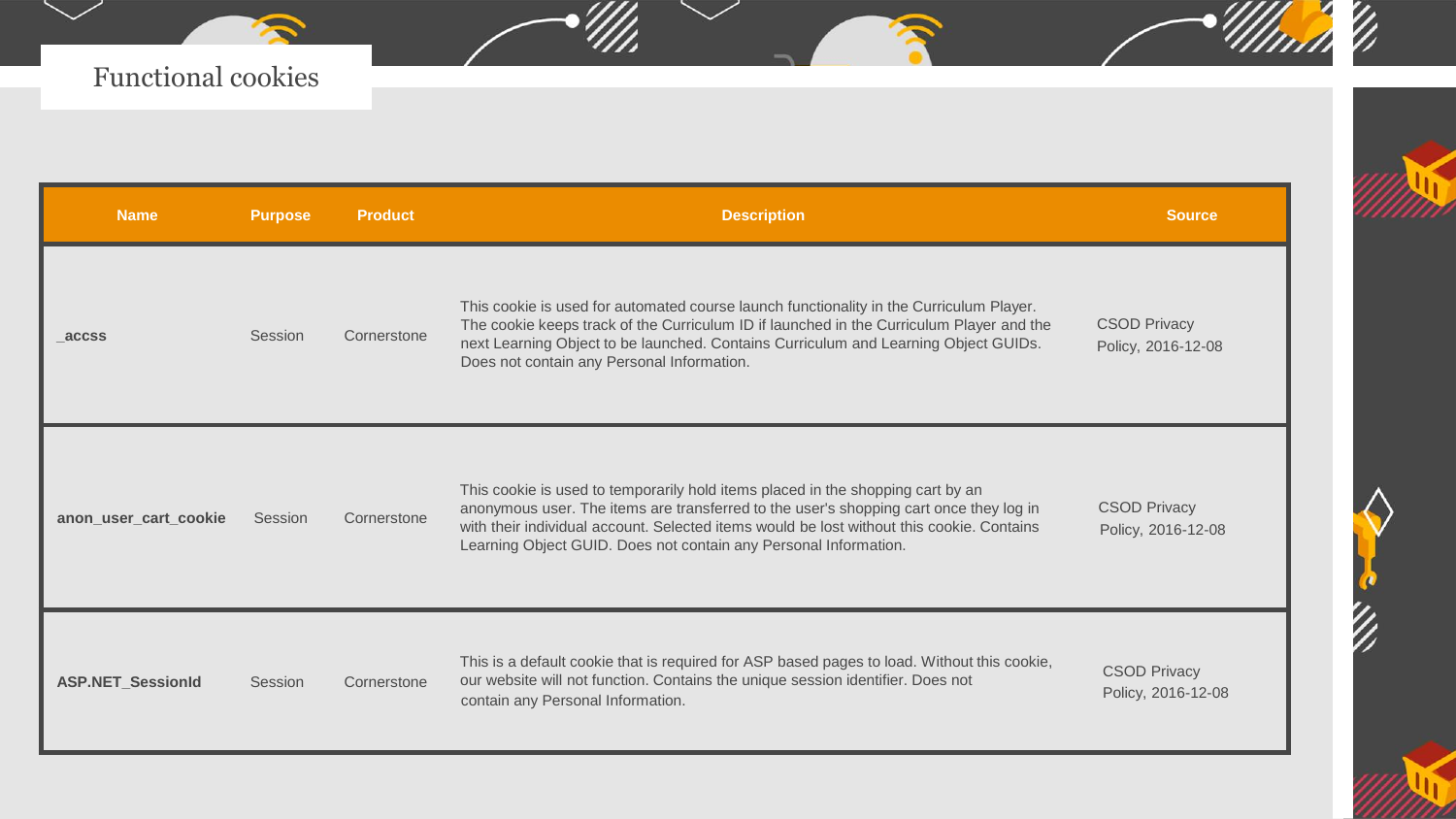| <b>Name</b>      | <b>Purpose</b> | <b>Product</b> | <b>Description</b>                                                                                                                                                             | <b>Source</b>                             |
|------------------|----------------|----------------|--------------------------------------------------------------------------------------------------------------------------------------------------------------------------------|-------------------------------------------|
| blog-visit-count | Persistent     | Cornerstone    | Integer used to track if user already subscribed to the blog. Does not contain any personal<br>information.                                                                    | <b>CSOD Privacy</b><br>Policy, 2015-03-05 |
| $c-n-s$          | Session        | Cornerstone    | This cookie is required to support content file encryption and Java<br>applets when client launches http content. Contains the name of the portal logged into.                 | <b>CSOD Privacy</b><br>Policy, 2016-12-08 |
| $C-S$            | Session        | Cornerstone    | This cookie is required to support content file encryption and Java<br>applets. Contains the name of the portal logged into. Not<br>httpOnly as it is used for Flash requests. | <b>CSOD Privacy</b><br>Policy, 2016-12-08 |

 $\rm{Z}$ 

 $\mathbb{Z}^2$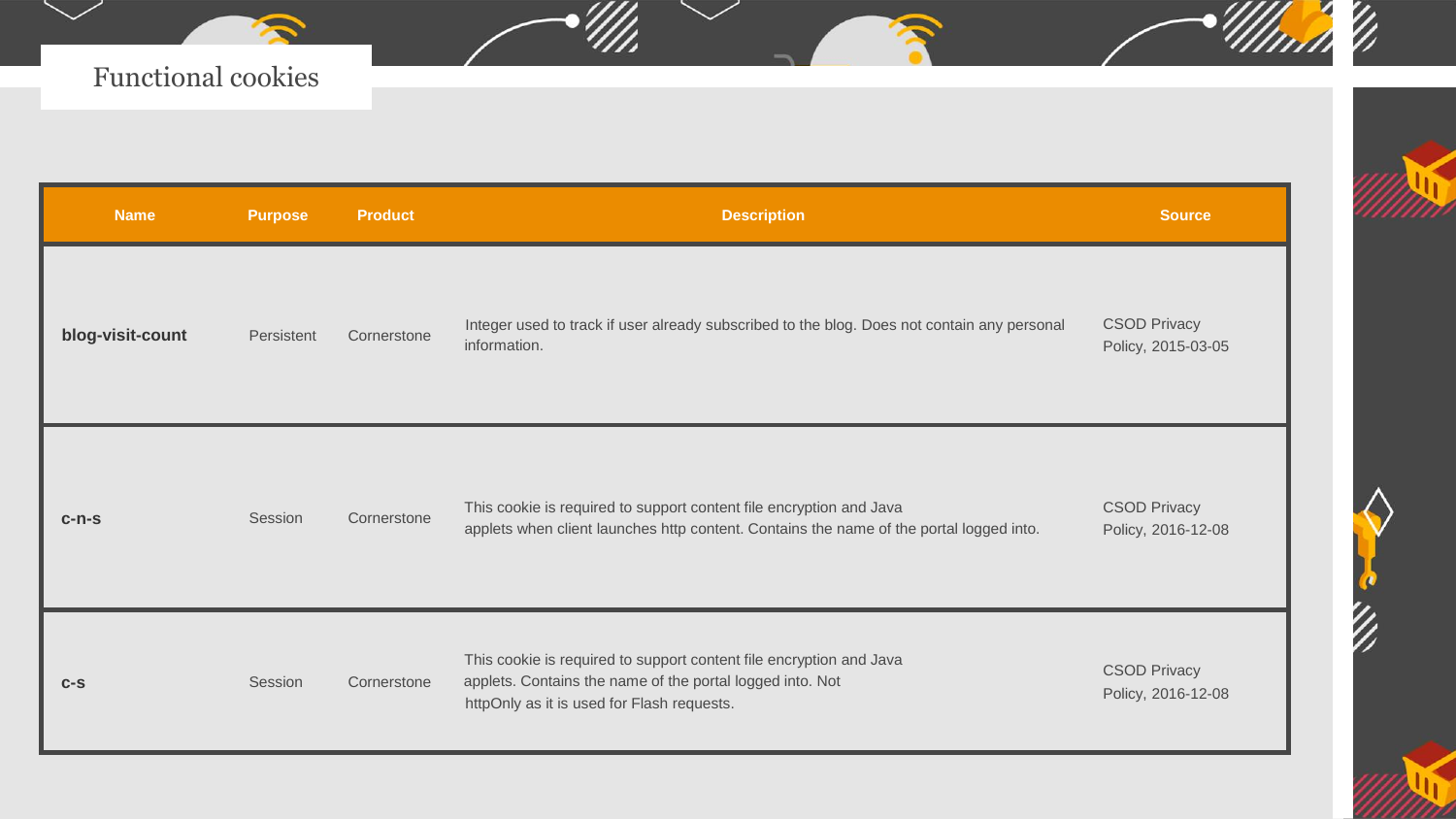| <b>Name</b>                       | <b>Purpose</b> | <b>Product</b> | <b>Description</b>                                                                                                       | <b>Source</b>                             |
|-----------------------------------|----------------|----------------|--------------------------------------------------------------------------------------------------------------------------|-------------------------------------------|
| has_js                            | Session        | Cornerstone    | Boolean used for javascript detection. This is for feature detection only. Does not contain<br>any personal information. | <b>CSOD Privacy</b><br>Policy, 2015-03-05 |
| last_view                         | Session        | Cornerstone    | Keeps track of last blog article viewed by user in the session. Used for navigation<br>purposes.                         | <b>CSOD Privacy</b><br>Policy, 2015-03-05 |
| loginCyberU_Logout<br>R directUrl | Session        | Cornerstone    | This cookie holds the redirect URL used after a user's session times out.                                                | <b>CSOD Privacy</b><br>Policy, 2016-12-08 |

 $\overline{\mathscr{C}}$ 

 $\mathbb{Z}^{\prime}$